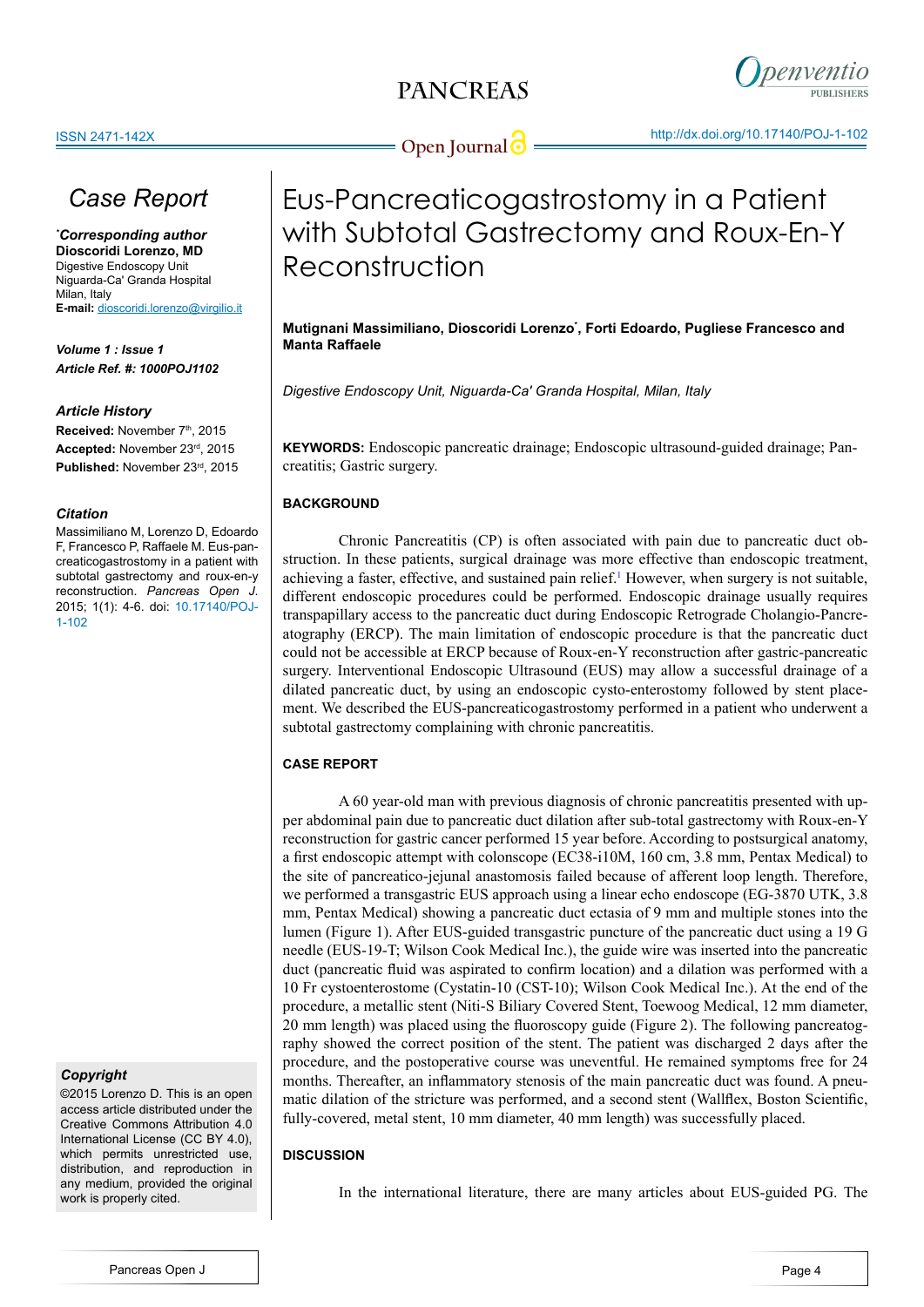## **PANCREAS**



## ISSN 2471-142X



Figure 1: Fluoroscopic view of EUS-quided transmural drainage: A. The echoendoscope is at the bottom of the gastric remnant and the contrast medium flows in the afferent loop; B. Performing dilation with cystoenterostor



**Figure 2:** Endoscopic view of the fully covered stent placed in site.

safety of the procedure is well-known in patients with chronic pancreatitis without previous surgery already more than 10 years ago.[2](#page-2-1) However, the use in surgical patients is newer and it has been described in the last years.<sup>[3-5](#page-2-2)</sup> The only paper with a "pure" small surgical casistic<sup>[4](#page-2-3)</sup> confirmed feasibility of this technique with a success rate of 67%.<sup>4</sup> Other papers contain surgical patients $3,5$  $3,5$  in bigger series with higher success rates. However, the authors did not consider a specific success rate and morbidity for the operated class of patients. Another limitation is about the type of reconstruction: all the papers consider patients who have undergone Whipple intervention, but none of the authors specify the type of reconstruction. After the demolitive phase, in fact, two types of reconstructions are allowed: Billroth II and Roux-en-Y. This is a crucial point for subsequent endoscopic procedures: in case of Billroth II reconstruction, the endoscopist finds an afferent and an efferent loop at the bottom of the gastric remnant, and the afferent loop is generally shorter but it could be more angulated than in the other type of reconstruction; in case of Roux-en-Y reconstruction, instead, the endoscopist finds only one intestinal loop anastomized with the gastric remnant and the

afferent loop is more distal and sometimes longer than in Billroth II, and so, more challenging to reach.

In patients with severe chronic pancreatitis who previously underwent upper gastrointestinal surgery, endoscopic treatment could be an alternative to a surgical re-intervention.[2](#page-2-1) Because of technical difficulties in performing the papillary approach in these patients, the use of EUS may easy allow a correct identification of the dilated pancreatic duct. We do not agree with the use of enteroscope because it does not allow the endoscopist to use large diameter stents. Technical success of EUSguided pancreatic drainage was reported to range from 25% to 100%, with complications developing in 15% to 50% of pa-tients.<sup>[2,](#page-2-1)[6,7](#page-2-5)</sup> Most of technical failures were related to unsuccessful manipulation of the guidewire, whereas complications – mainly pancreatic leaks – depend on management of the transmural fistula.[4](#page-2-3) An initial insertion of a plastic stent in order to stabilize the created fistula is widely described in the literature.<sup>2-11</sup> However, we found that a direct metallic stent positioning is possible, with less risk of pancreatic leak after the procedure. In addition, we